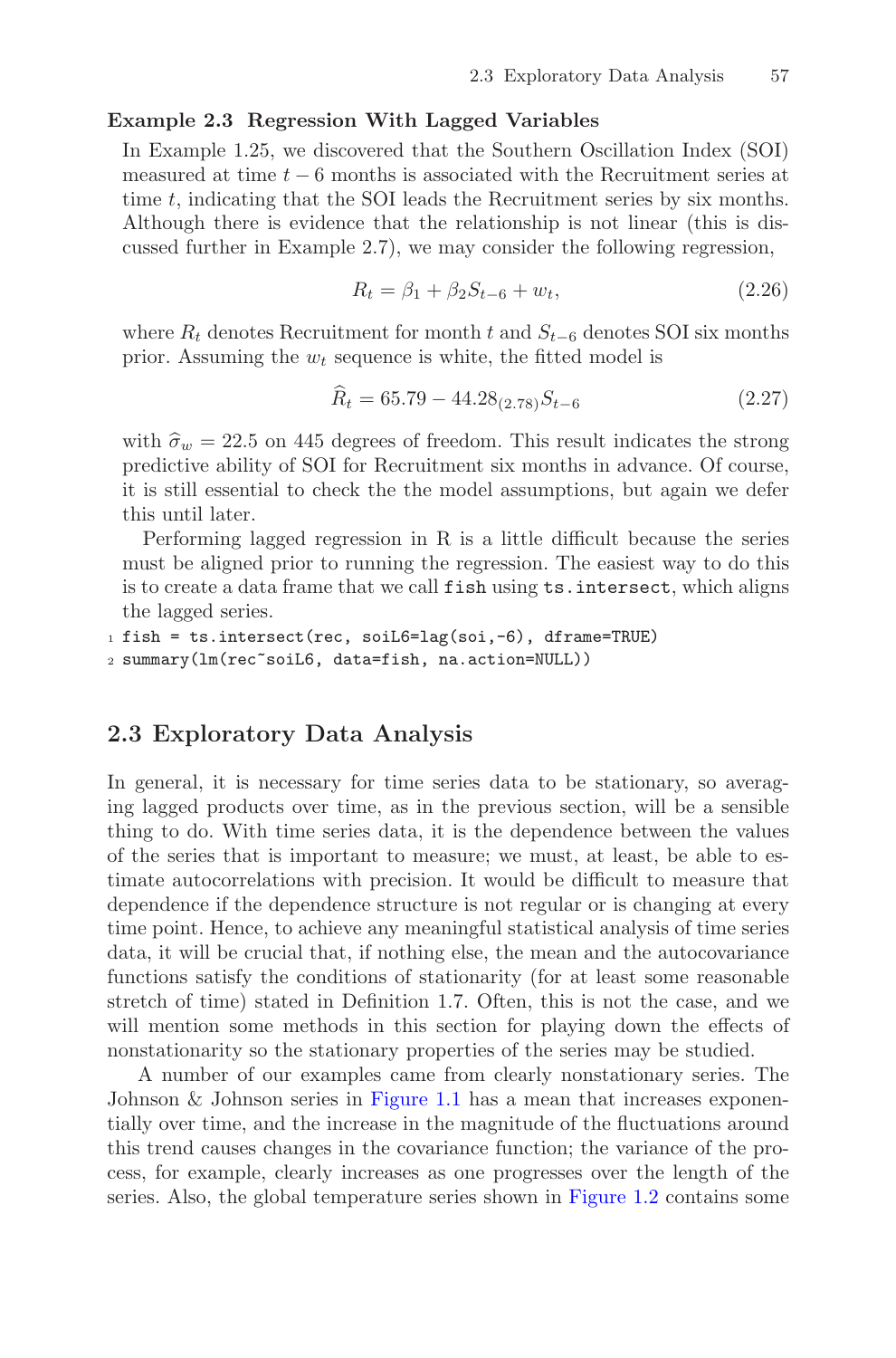evidence of a trend over time; human-induced global warming advocates seize on this as empirical evidence to advance their hypothesis that temperatures are increasing.

Perhaps the easiest form of nonstationarity to work with is the trend stationary model wherein the process has stationary behavior around a trend. We may write this type of model as

$$
x_t = \mu_t + y_t \tag{2.28}
$$

where  $x_t$  are the observations,  $\mu_t$  denotes the trend, and  $y_t$  is a stationary process. Quite often, strong trend,  $\mu_t$ , will obscure the behavior of the stationary process,  $y_t$ , as we shall see in numerous examples. Hence, there is some advantage to removing the trend as a first step in an exploratory analysis of such time series. The steps involved are to obtain a reasonable estimate of the trend component, say  $\hat{\mu}_t$ , and then work with the residuals

$$
\widehat{y}_t = x_t - \widehat{\mu}_t. \tag{2.29}
$$

Consider the following example.

## Example 2.4 Detrending Global Temperature

Here we suppose the model is of the form of (2.28),

$$
x_t = \mu_t + y_t,
$$

where, as we suggested in the analysis of the global temperature data presented in Example 2.1, a straight line might be a reasonable model for the trend, i.e.,

$$
\mu_t = \beta_1 + \beta_2 t.
$$

In that example, we estimated the trend using ordinary least squares<sup>3</sup> and found

$$
\hat{\mu}_t = -11.2 + .006 t.
$$

[Figure 2.1](#page--1-0) shows the data with the estimated trend line superimposed. To obtain the detrended series we simply subtract  $\hat{\mu}_t$  from the observations,  $x_t$ , to obtain the detrended series

$$
\hat{y}_t = x_t + 11.2 - 0.006 t.
$$

The top graph of [Figure 2.4](#page-2-0) shows the detrended series. [Figure 2.5](#page-3-0) shows the ACF of the original data (top panel) as well as the ACF of the detrended data (middle panel).

 $3$  Because the error term,  $y_t$ , is not assumed to be iid, the reader may feel that weighted least squares is called for in this case. The problem is, we do not know the behavior of  $y_t$  and that is precisely what we are trying to assess at this stage. A notable result by Grenander and Rosenblatt (1957, Ch 7), however, is that under mild conditions on  $y_t$ , for polynomial regression or periodic regression, asymptotically, ordinary least squares is equivalent to weighted least squares.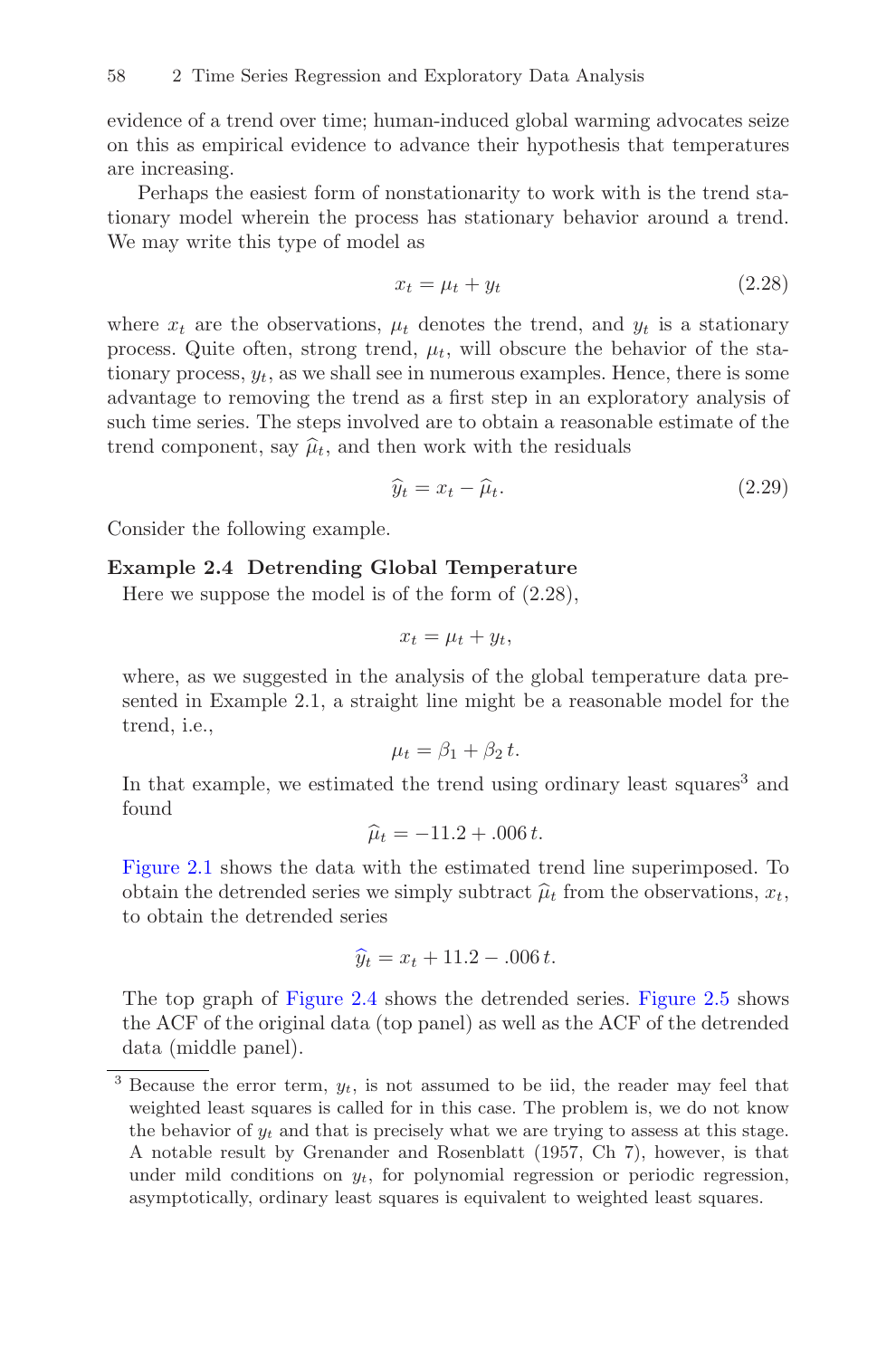<span id="page-2-0"></span>

Fig. 2.4. Detrended (top) and differenced (bottom) global temperature series. The original data are shown in Figures 1.2 and [2.1](#page--1-0).

To detrend in the series in R, use the following commands. We also show how to difference and plot the differenced data; we discuss differencing after this example. In addition, we show how to generate the sample ACFs displayed in [Figure 2.5](#page-3-0).

```
_1 fit = lm(gtemp-time(gtemp), na.action=NULL) # regress gtemp on time
2 par(mfrow=c(2,1))
```

```
3 plot(resid(fit), type="o", main="detrended")
```

```
4 plot(diff(gtemp), type="o", main="first difference")
```

```
5 par(mfrow=c(3,1)) # plot ACFs
```

```
6 acf(gtemp, 48, main="gtemp")
```

```
7 acf(resid(fit), 48, main="detrended")
```

```
8 acf(diff(gtemp), 48, main="first difference")
```
In Example 1.11 and the corresponding Figure 1.10 we saw that a random walk might also be a good model for trend. That is, rather than modeling trend as fixed (as in Example 2.4), we might model trend as a stochastic component using the random walk with drift model,

$$
\mu_t = \delta + \mu_{t-1} + w_t, \tag{2.30}
$$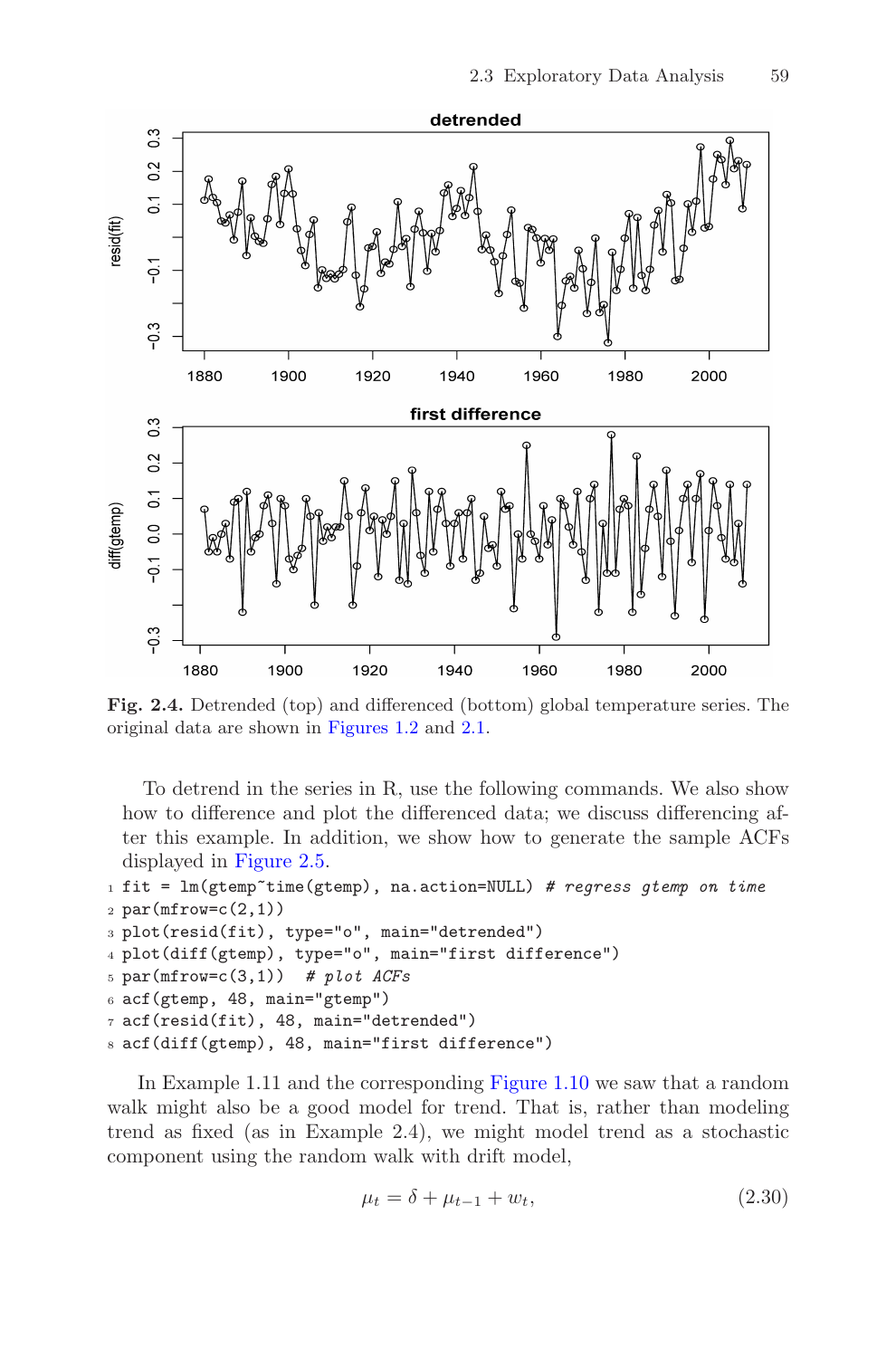<span id="page-3-0"></span>

Fig. 2.5. Sample ACFs of the global temperature (top), and of the detrended (middle) and the differenced (bottom) series.

where  $w_t$  is white noise and is independent of  $y_t$ . If the appropriate model is  $(2.28)$ , then differencing the data,  $x_t$ , yields a stationary process; that is,

$$
x_t - x_{t-1} = (\mu_t + y_t) - (\mu_{t-1} + y_{t-1})
$$
  
=  $\delta + w_t + y_t - y_{t-1}$ . (2.31)

It is easy to show  $z_t = y_t - y_{t-1}$  is stationary using footnote 3 of Chapter 1 on page 20. That is, because  $y_t$  is stationary,

$$
\gamma_z(h) = \text{cov}(z_{t+h}, z_t) = \text{cov}(y_{t+h} - y_{t+h-1}, y_t - y_{t-1})
$$
  
=  $2\gamma_y(h) - \gamma_y(h+1) - \gamma_y(h-1)$ 

is independent of time; we leave it as an exercise (Problem 2.7) to show that  $x_t - x_{t-1}$  in (2.31) is stationary.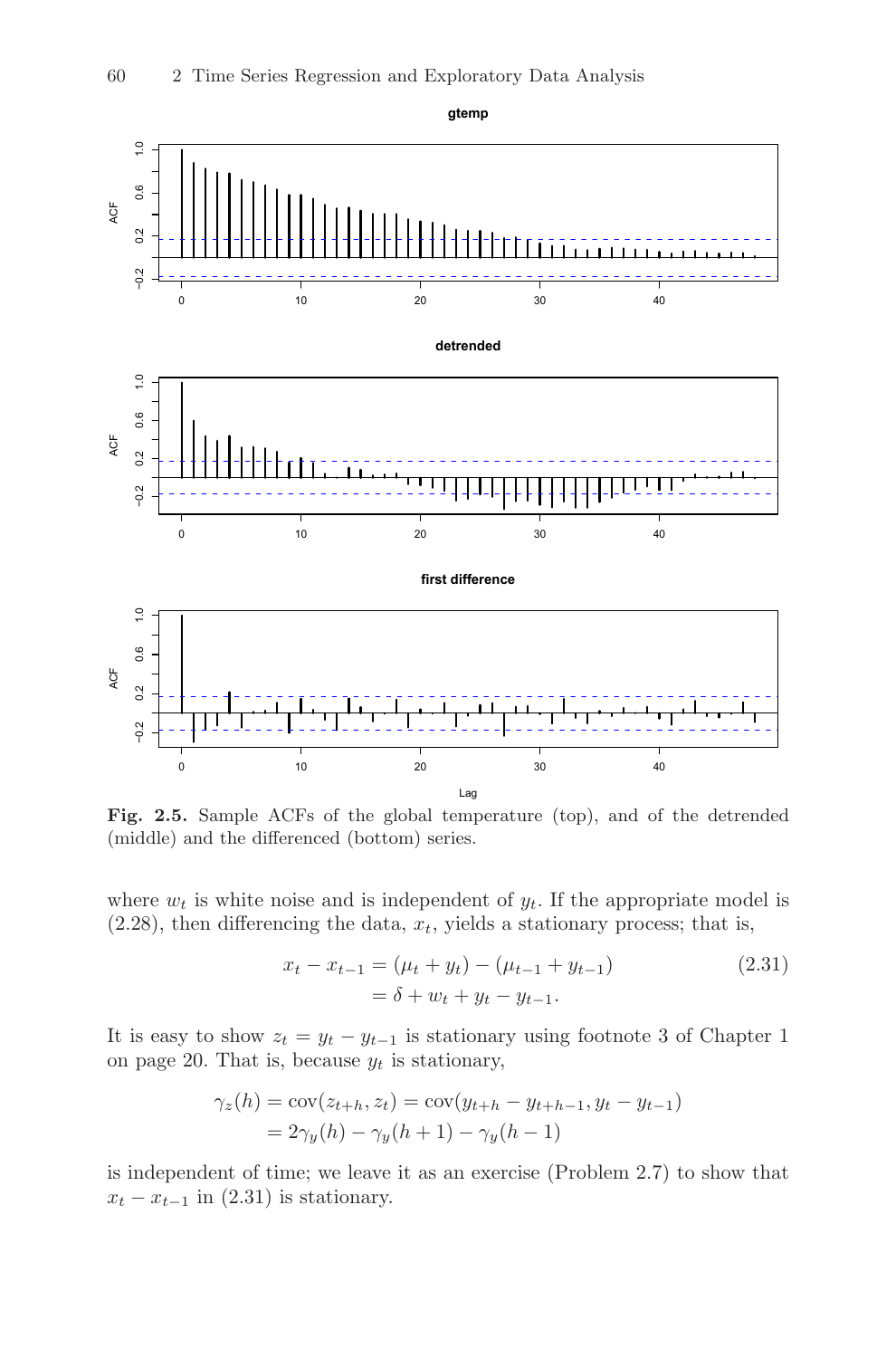One advantage of differencing over detrending to remove trend is that no parameters are estimated in the differencing operation. One disadvantage, however, is that differencing does not yield an estimate of the stationary process  $y_t$  as can be seen in (2.31). If an estimate of  $y_t$  is essential, then detrending may be more appropriate. If the goal is to coerce the data to stationarity, then differencing may be more appropriate. Differencing is also a viable tool if the trend is fixed, as in Example 2.4. That is, e.g., if  $\mu_t =$  $\beta_1 + \beta_2 t$  in the model (2.28), differencing the data produces stationarity (see Problem 2.6):

$$
x_t - x_{t-1} = (\mu_t + y_t) - (\mu_{t-1} + y_{t-1}) = \beta_2 + y_t - y_{t-1}.
$$

Because differencing plays a central role in time series analysis, it receives its own notation. The first difference is denoted as

$$
\nabla x_t = x_t - x_{t-1}.\tag{2.32}
$$

As we have seen, the first difference eliminates a linear trend. A second difference, that is, the difference of  $(2.32)$ , can eliminate a quadratic trend, and so on. In order to define higher differences, we need a variation in notation that we will use often in our discussion of ARIMA models in Chapter 3.

**Definition 2.4** We define the backshift operator by

$$
Bx_t = x_{t-1}
$$

and extend it to powers  $B^2x_t = B(Bx_t) = Bx_{t-1} = x_{t-2}$ , and so on. Thus,

$$
B^k x_t = x_{t-k}.\tag{2.33}
$$

It is clear that we may then rewrite (2.32) as

$$
\nabla x_t = (1 - B)x_t,\tag{2.34}
$$

and we may extend the notion further. For example, the second difference becomes

$$
\nabla^2 x_t = (1 - B)^2 x_t = (1 - 2B + B^2) x_t
$$
  
=  $x_t - 2x_{t-1} + x_{t-2}$ 

by the linearity of the operator. To check, just take the difference of the first difference  $\nabla(\nabla x_t) = \nabla(x_t - x_{t-1}) = (x_t - x_{t-1}) - (x_{t-1} - x_{t-2}).$ 

Definition 2.5 Differences of order d are defined as

$$
\nabla^d = (1 - B)^d,\tag{2.35}
$$

where we may expand the operator  $(1-B)^d$  algebraically to evaluate for higher integer values of d. When  $d = 1$ , we drop it from the notation.